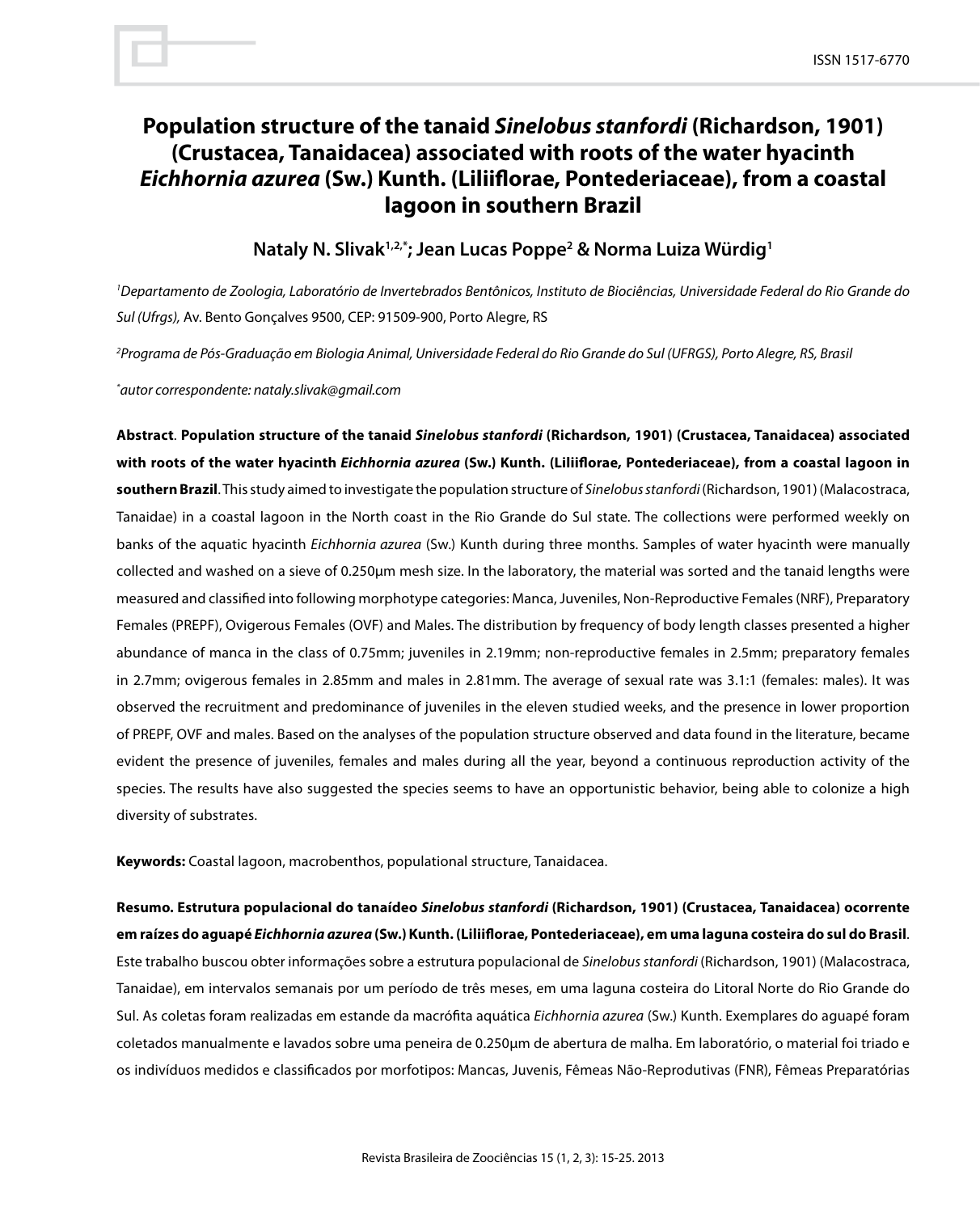(FPREP), Fêmeas Ovadas (FOV) e Machos. A distribuição por frequências de classes de tamanho corporal demonstrou um maior número de indivíduos manca na classe de tamanho 0,75mm; juvenis, em 2,19mm; fêmeas não reprodutivas, em 2,5mm; fêmeas preparatórias, em 2,7mm; fêmeas ovadas, em 2,85mm e machos em 2,81mm. A média da proporção sexual foi de 3,1:1 (fêmeas: machos). Observou-se recrutamento e predomínio dos juvenis nas onze semanas de estudo e a presença, em menor proporção de FPREP, FOV e Machos. Com base na análise da estrutura populacional observada e dados encontrados na literatura, fica evidente a presença de juvenis, fêmeas e machos ao longo de todo ano, além de uma reprodução contínua da espécie. Estes resultados ainda sugerem que a espécie parece ter um comportamento oportunista, podendo, inclusive, colonizar uma diversidade de substratos.

**Palavras-chave:** Tanaidacea, macrobentos, estrutura populacional, laguna costeira.

#### **INTRODUCTION**

Tanaids have a worldwide distribution and they are normally very abundant in marine and brackish-water habitats (Fonseca & D'incao, 2003). Furthermore, they can be associated with muddy and sandy substrates and stems and roots of aquatic macrophytes.

*Sinelobus stanfordi* (Richardson, 1901) (Tanaidae) is considered an opportunist species due to its wide geographic distribution and the high variety of niches that it can occupy (Bemvenuti *et al.,*1992**;** Rosa-Filho & Bemvenuti**,** 1998). Due to the abundance with which this species is found, its populations are very important in the benthic community structure of coastal lagoons, and they assume a significant role in the aquatic food chain (Larsen, 2002).

In Rio Grande do Sul, southernmost state of Brazil, this species has been recorded in lagoons from northern coast, living associated with freshwater macrophytes (WIEDENBRUG, 1993), in mixohaline lakes of Tramandaí Lagoon System (ALBERTONI & WÜRDIG, 1996; ROSA-FILHO & BEMVENUTI, 1998), in Rio Mampituba estuarine zone, the stream Chuí, in the channel Tramandaí estuary and in a lagoon called Lagoa do Peixe (Rosa-Filho *et al.*, 2004).

Studies about population structure, including distribution, patterns of occurrence, age-class structure and reproductive behavior of *S. stanfordi* were carried out by some authors (Santos, 2000; Toniollo & Masunari, 2007; Kassuga, 2009), however, the population dynamic of this species is poorly known and more studies are needed.

This study provides new information on the biology of *Sinelobus stanfordi*, which data were collected during a monitoring program carried out at weekly intervals.

## **Material and Methods**

The present study was conducted at Gentil Lagoon (30°04'S, 50°13'W) (Fig. 1), which belongs to the group of lagoons of Tramandaí Estuarine System, located in the northern coast of Rio Grande do Sul State, southern Brazil. This lagoon has the bottom and margins colonized by aquatic macrophytes, which species can predominate differently according to morphometric characteristics of each lagoon (ALBERTONI & WÜRDIG, 1996).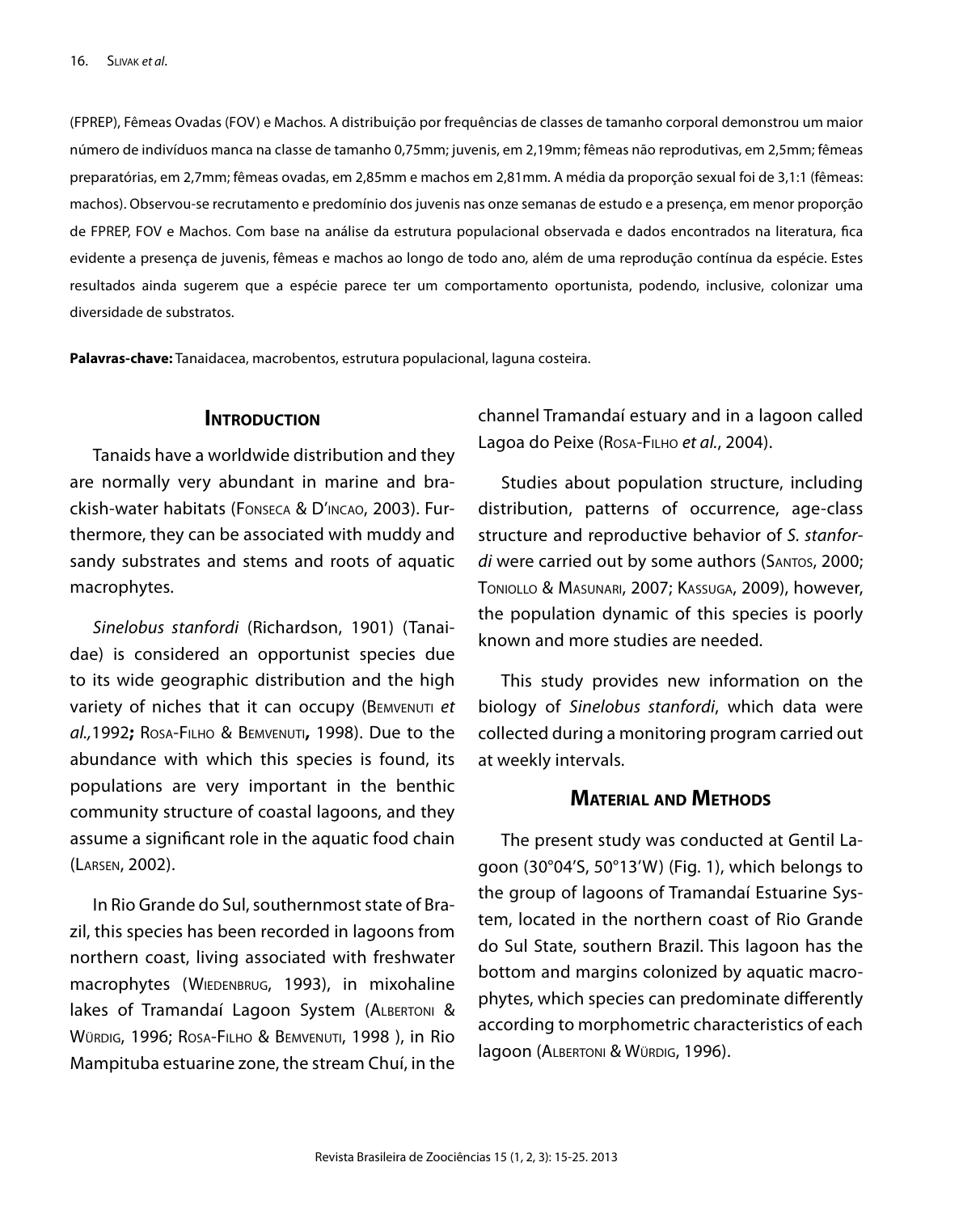

Figure 1. Map showing the coastal lagoon system of Rio Grande do Sul State (RS), Brazil, and, in detail, the northern region of the system indicating the Gentil Lagoon. Adapted from Werner *et al*. (2008).

The samples were collected weekly in the eastern margins of the Gentil Lagoon, from October  $30<sup>th</sup>$ , 2009 to January 12<sup>th</sup>, 2010. The sample point was determined through an exploratory expedition carried out on October 30<sup>th</sup>, 2009, and it was

chosen the site that harboured the greatest number of individuals of *Sinelobus stanfordi* (30º03'20"S, 50º11'10"W). About 800 grams of the water hyacinth *Eichhornia azurea* (Sw.) Kunth (Liliopsida, Pontederiaceae), were collected and stored in plastic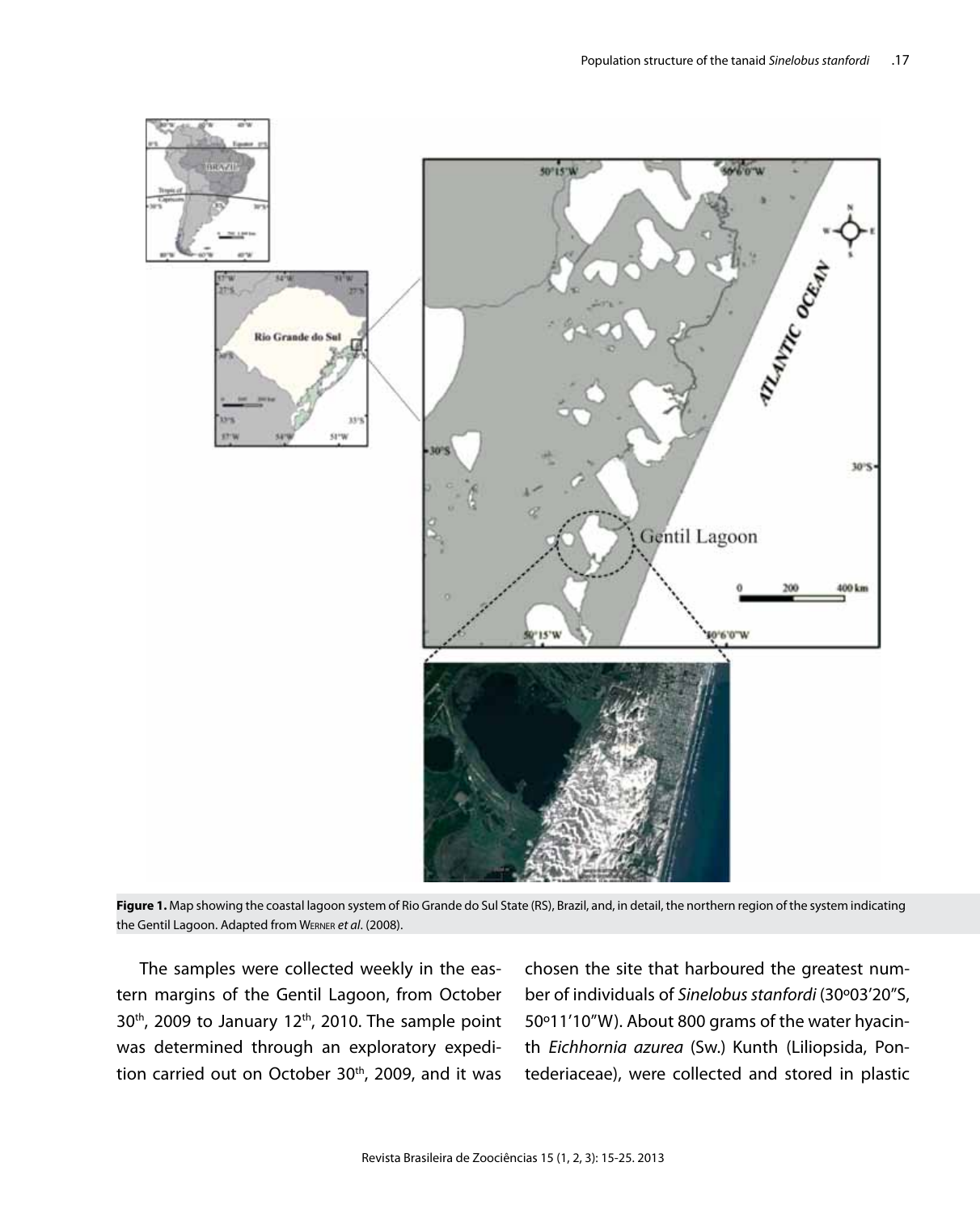bags of 50 liters with local water. In the laboratory, the samples were washed and sieved in a 0.250µm mesh. The hyacinth samples were preserved in alcohol 70% for later analysis under stereomicroscope. The salinity of the water was measured at Laboratory of Chemistry Analyzes of the Coastal, Limnological and Marine Studies Center, through Chloride Method by precipitation titrimetry according to STRICKLAND & PARSONS (1972). The environmental variables such as the water temperature, dissolved oxygen and pH of the water were measured *in loco* of each collection.

All individuals were measured with a millimetric ocular from the tip of the carapace to the distal medial margin of the pleotelson (total length, mm) (LEITE *et al.*, 2003). They were separated according to their body length and preserved in alcohol 70%. The individuals were recognized into five morphotypes according to the morphology of antennae and chelipeds, following TONIOLLO & MASUNARI (2007): adult Males have well-developed chelipeds; Ovigerous Females (OVF), marsupium filled with eggs or embryos; Preparatory Females (PREPF), presence of oostegites; Non-Reproductive Females (NRF), without oostegites nor marsupium (in this body length the males have already presented large chelipeds); Juveniles, those measuring less than the smallest individual with evident sexual characteristics (immature males could not be differentiated from immature females until exhibiting large chelipeds and antennae) (LEITE & LEITE, 1997); Manca, the first stage after birth, no visible pleopods.

The degree of correlation between the abundance of each morphotype and the environmental variables (water temperature, salinity and pH) was tested using Spearman's correlation coefficient (r) at a significance level of 5% (Zar, 1999).

The Kruskal-Wallis test was used to compare the abundance of *S. stanfordi* morphotypes among the size classes. Differences among values of abundance of each morphotype during the sampled weeks were analyzed through ANOVA test. Paired tests, T test and Wilcoxon test were also developed to compare the total abundance between or within some categories. To identify the existence of significant differences between the proportions of each sex, we employed a  $X^2$ -test. All the tests were performed in the software Past 1.34 (Hammer *et al*., 2001).

## **Results and Discussion**

The record of *Sinelobus stanfordi* associated with hyacinths in the northern coast of Rio Grande do Sul widened the range of habitats that the species can colonized. It builds its tubes attached to stems, roots or thallus of macrophytes and algae; they can also live in sandy and muddy substrates. However, the occurrence of these tanaids attached to hairy roots of hyacinths is the first record. Santos (2000) recorded a high density of *S. stanfordi* over the banks of *Chara zeylanica* Willd, a benthic algae with filamentous branches provided with internodes that retain suspended material that, in turn, is used by the tanaids to build their tubes. ALBERTONI & WÜRDIG (1996) also reported the presence of *S. stanfordi* in high densities in the southeast margin at Gentil Lagoon, which were associated with the macrophytes *Bacopa monieri* (L.) Pennell and *Websteria confervoides* (Poir.) S.S.Hooper. In this substrate, *S. stanfordi*  constructed its tube over filamentous algae that, in turn, are harboured on macrophytes. In the present study, no banks of *C. zeylanica* were recorded, over which this species usually predominates. As the hyacinth *Eichhornia azurea* is a floating macro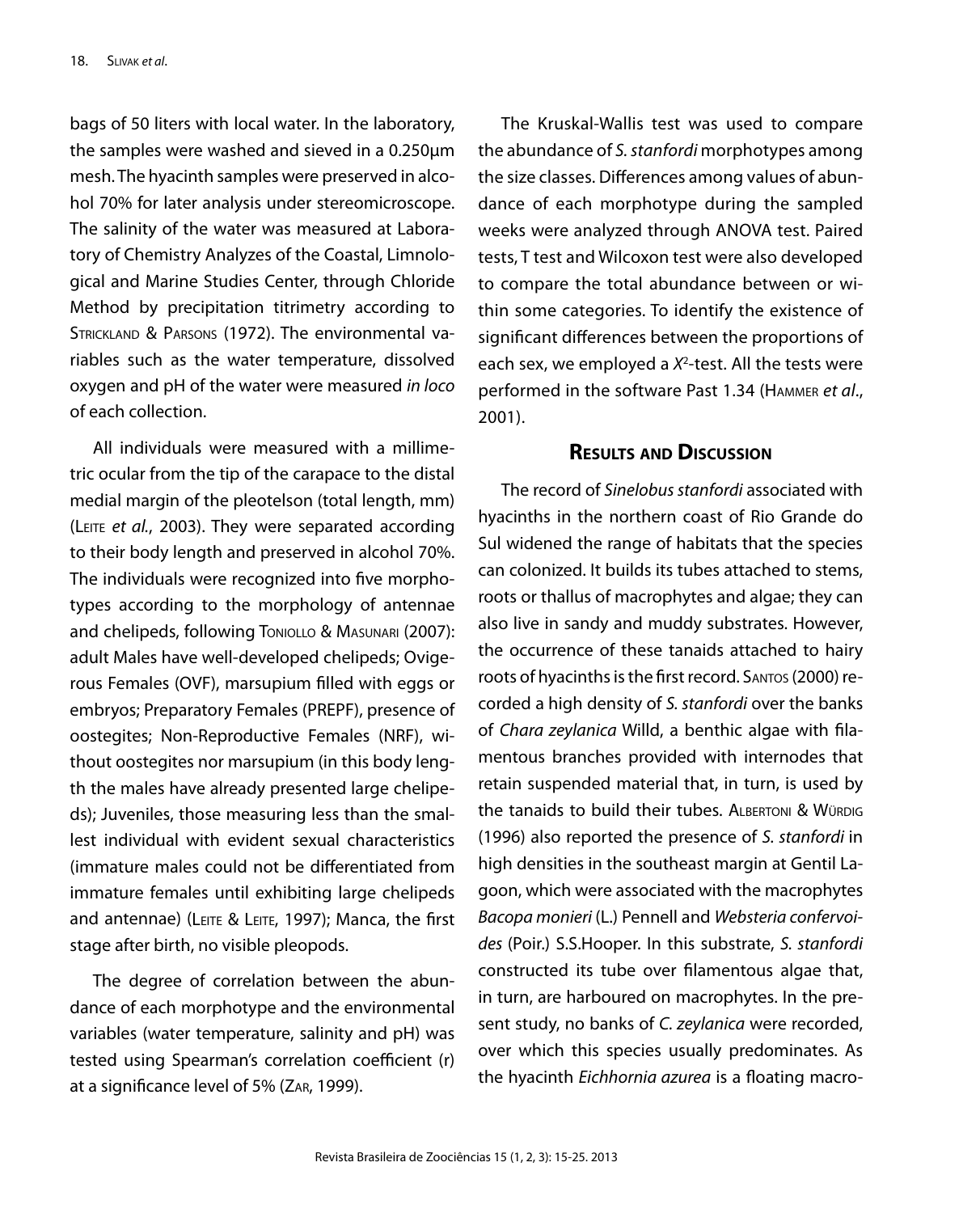phytes very common in coastal lagoons in southern Brazil (WÜRDIG & DORNELLES DA SILVA, 1990), it is possible to deduce that large populations of tanaid are living in this habitat. In the study area, during the entire sampled period, the water temperature varied from 23.0 to 29.9°C. The salinity oscillated between 0.198 to 0.394 and the pH from 5.00 to 7.53 (Tab. 1). The climatic conditions were practically constant and, hardly they had some influence on the population structure of *S*. *stanfordi*. Through a Spearman's Correlation, no relation was verified between the environmental variables and the total abundance of *Sinelobus stanfordi* collected in each week of the sampling period (p>0.05). However, SANTOS (2000) compared the *S. stanfordi* abundance in the mixoalins and freshwater lagoons from Tramandaí Estuarine Complex and suggested a tendency to find more abundant populations in environments with salinity influence.

| Samples               | T water $(^{\circ}$ C) | Salinity (‰) | pН   |
|-----------------------|------------------------|--------------|------|
| $1st$ week            | 25                     | 0.394        | 5    |
| $2nd$ week            | 23                     | 0.316        | 6.7  |
| $3rd$ week            | 23.9                   | 0.412        | 6.98 |
| 4 <sup>th</sup> week  | 28.8                   | 0.384        | 6.95 |
| $5^{\text{th}}$ week  | 26.4                   | 0.215        | 6.03 |
| $6th$ week            | 28.2                   | 0.235        | 7.53 |
| $7th$ week            | 27.6                   | 0.255        | 7.4  |
| 8 <sup>th</sup> week  | 29.9                   | 0.201        | 7.17 |
| $9th$ week            | 29,7                   | 0.257        | 7.19 |
| $10^{th}$ week        | 28.1                   | 0.282        | 7.21 |
| $11^{\text{th}}$ week | 27.6                   | 0.198        | 7.3  |

| Table 1. Environmental variables: T water (water temperature), salinity and pH in the weekly samplings at Gentil Lagoon, RS. |  |  |  |  |  |  |  |
|------------------------------------------------------------------------------------------------------------------------------|--|--|--|--|--|--|--|
|                                                                                                                              |  |  |  |  |  |  |  |

A total of 2,721 individuals of *Sinelobus stanfordi* were collected, of these 1,446 were Juveniles, 296 Males, 279 Manca, 159 Ovigerous Females (OVF), 129 Preparatory Females (PREPF) and 412 Non-Reproductive Females (NRF). The difference of specimens abundance among the different categories was significant (ANOVA, F=27.1, p<0.001), and all the morphotype categories were present in the sampled period, except during the sixth week when ovigerous females were not recorded. Through a Spearman's Correlation, no correlation was found between the

environmental variables and the ovigerous females. Probably, other environmental variables or biological aspects of *S. stanfordi* not totally analyzed here, could explain the absence of OVF. Figure 2 shows that juveniles were the most abundant category during all the sampled period, as observed by Santos (2000) and Kassuga (2009)**.** Manca was highly abundant in the fourth week, although it had presented at low abundance when considered all the sampled period. This fact could be explained by the highest fragility of manca stage (TONIOLLO & MASUNARI, 2007).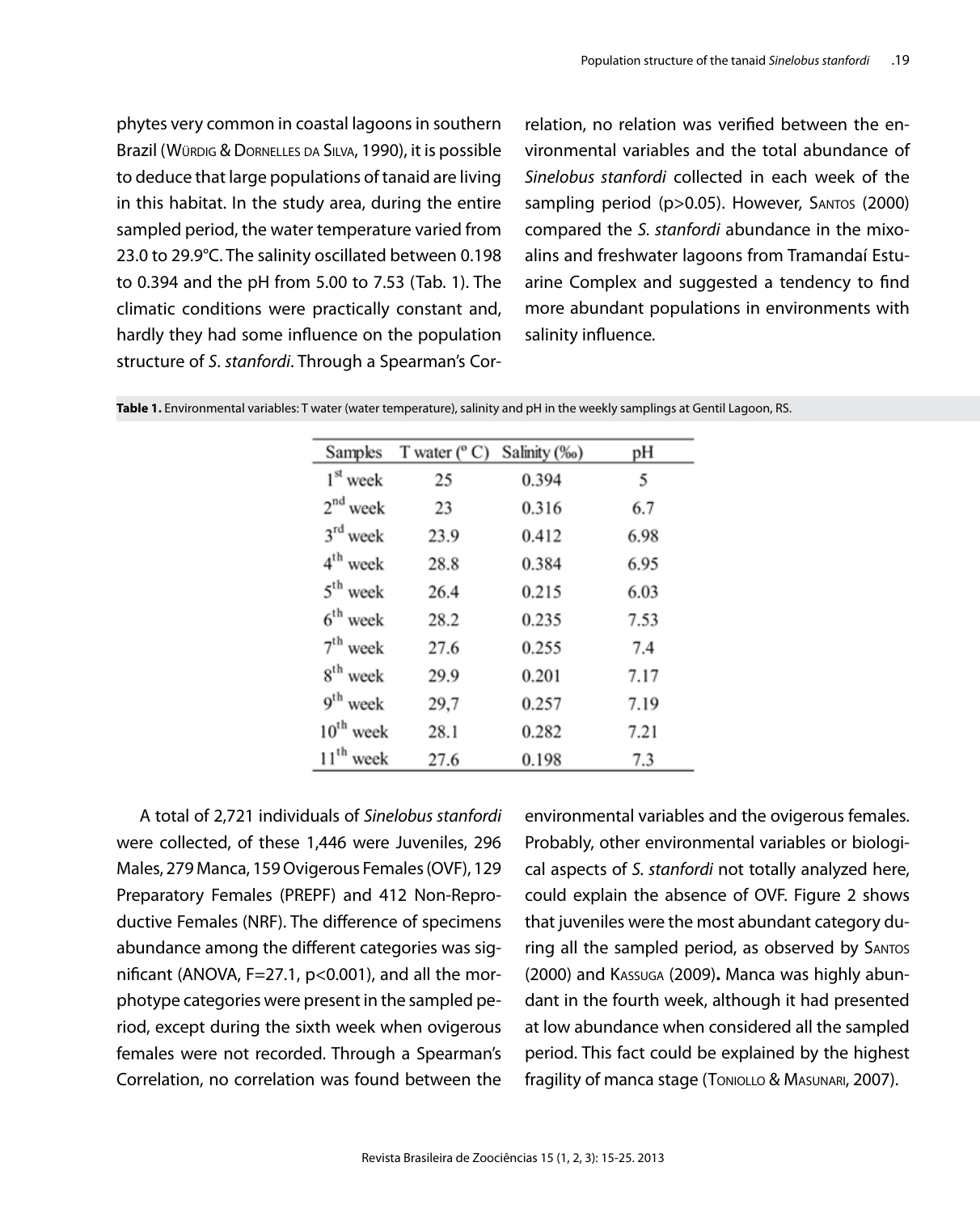

**Figure 2.** Frequency distribution of morphotype categories of *Sinelobus stanfordi* (Richardson, 1901) at Gentil Lagoon, RS, in weekly periods from October 2009 to January 2010.

The frequency of PREPF was highest in the first week (9.70%) than in other weeks. In the second week, OVF were the most frequent (30.1%) which suggests that PREPF developed to OVF. This highest frequency of OVF in the second week could explain the high number of manca in the fourth week (32%). According to TONIOLLO & MASUNARI (2007), who observed the post-marsupial development of this species in the laboratory, about eight days are spent from birth up to the second stage of manca. According to the authors the time of development from PREPF to OVF was from four to thirty days, in clear dependence of the seasons.

The relative frequencies of manca and juvenile were higher than that of OVF in the samples

 $(X^2=559.15, df=10, p<0.001)$ . It is also noticeable a high abundance of OVF in the second week, juveniles in the eighth week and manca in the fourth week. These last individuals could coming from the hatching of mentioned OVF, considering a time of 6-7 days for egg incubation and 7-8 days for development of manca stages. The highest frequency of juveniles in the eighth week is a probable consequence of the development of individuals from manca stage over the sampled weeks. According Lewis (1998) a continuous recruitment is an advantageous strategy to small animals that carry few eggs.

Unfortunately it was not possible to distinguish clearly the change of modes during the sampled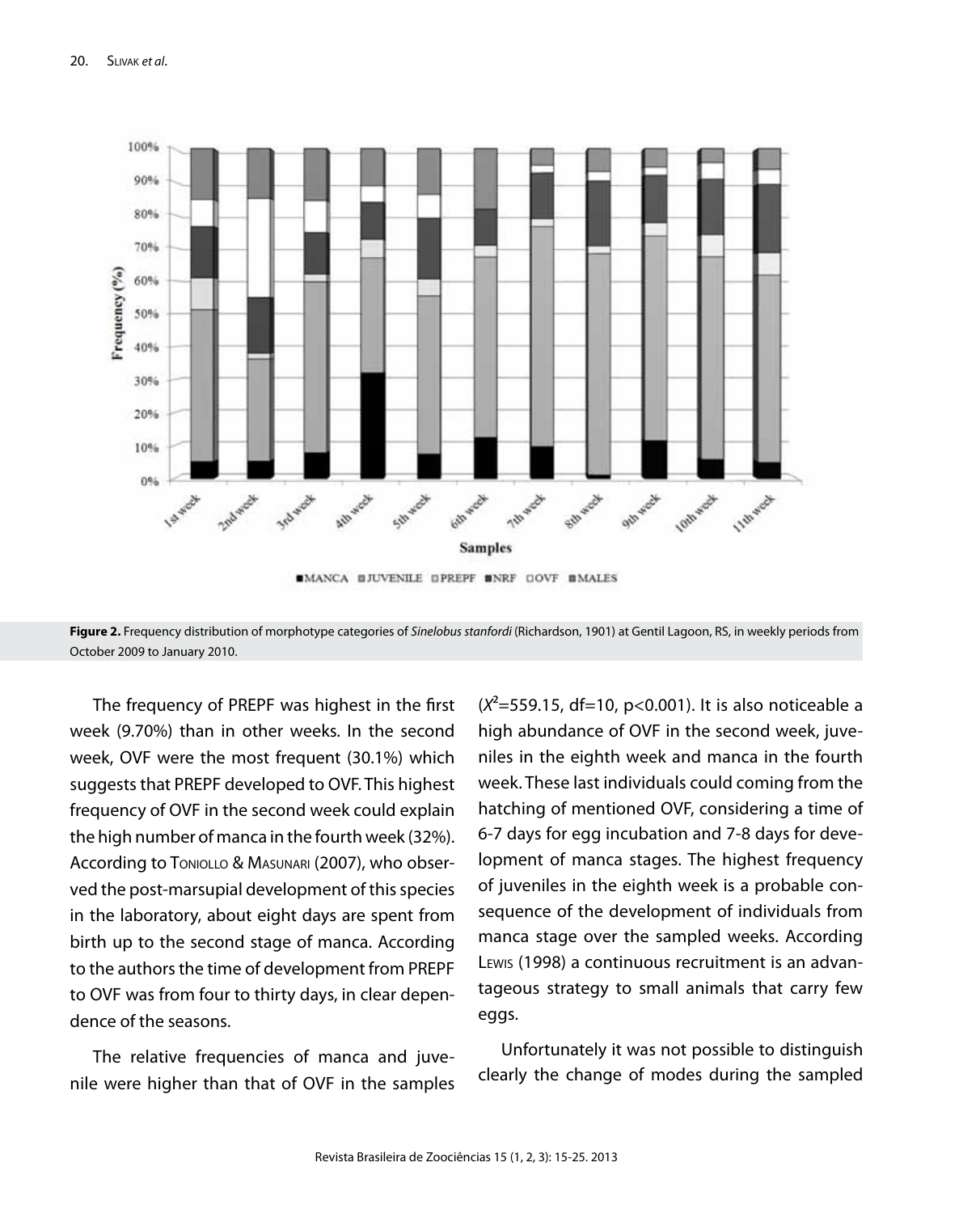period. However, it is clear that there is a continuous reproductive activity.

The average of population body size was 2.53±1.10mm (Tab. 2). Abundances of morphotype categories were significantly different among the size classes (Kruskal-Wallis, H=156.9, p<0.001) (Fig. 3). The body length of manca and juveniles ranged

from 0.63 to 1.00 mm and from 1.06 to 2.38mm, respectively. Toniollo & Masunari (2007) reported a body length range of 0.53 to 0.94mm for manca stage, a range relatively close to the present study. The value of 0.63mm found to the smallest manca can be related with the sieve mesh aperture  $(=250 \mu m)$ used to wash the material, which did not retained the smallest specimens.

**Table 2.** Descriptive statistic of body length of *Sinelobus stanfordi*. (N) absolute number; (x) average; (Min.) minimum, (Max.) maximum; (S.D.) standard deviation.

| Categories   | N     | x    | Min. | Max. | S.D. |
|--------------|-------|------|------|------|------|
| Manca        | 279   | 0.82 | 0.63 |      | 0.1  |
| Juvenile     | 1446  | 1.72 | 1.06 | 2.38 | 0.4  |
| <b>PREPF</b> | 129   | 3.09 | 2.19 | 4.44 | 0.6  |
| <b>NRF</b>   | 412   | 3.22 | 2.44 | 4.06 | 0.5  |
| OVF          | 159   | 3.07 | 2.19 | 4.44 | 0.6  |
| Males        | 296   | 3.16 | 2.44 | 4    | 0.5  |
| TOTAL        | 2.721 | 2.53 | 0.63 | 4.44 | 1.1  |

Males (3.16±0.45mm) were only possible to distinguish from females in individuals longer than 2.44mm, when the sexual dimorphism of antennae and chelipeds came out. Between the size classes of 2.40 and 4.05mm, 30% of the specimens were males and 70% were females (22% OVF, 16% PREPF and 61% NRF). The categories OVF (3.07±0.59mm) and PREPF (3.09±0.6mm) did not differ significantly in body length. The NRF were more abundant in the classes of 2.55 and 2.7mm. In the classes from 4.05 to 4.5mm, females were the only category present, showing the largest body length in the population. This same pattern can be observed in the study of Toniollo & Masunari (2007), who found body length from 1.16 to 3.24 mm for females and from 1.16 to 3.00 mm for males, suggesting larger lengths for females than for males; actually, shorter lengths than these values were found by us. Although studying different species, Leite *et al*. (2003) also observed

males of *Kalliapseudes schubartii* with shorter body length than females, which indicates to be a common feature for tanaidaceans.

The shorter body length in different development stages verified in the population of *Sinelobus stanfordi* in the present study when compared to population of Custódias Lagoon observed by Santos (2000) could be explained by different environmental conditions of these lagoons and by different sampling periods. The salinity recorded at Custódias Lagoon ranged between 6.0 and 8.5 (Santos, 2000), while at Gentil Lagoon, it was approximately zero. According to Passano (1960), the temperature can influence the moult and can also influence the processes that control it. In laboratory cultures, Gama *et al*. (2006) found out that the temperature has affected the intermoult period and the growth rate of mysids raised at 13º, 20º and 25° C. The highest estimated growth rate was observed in individuals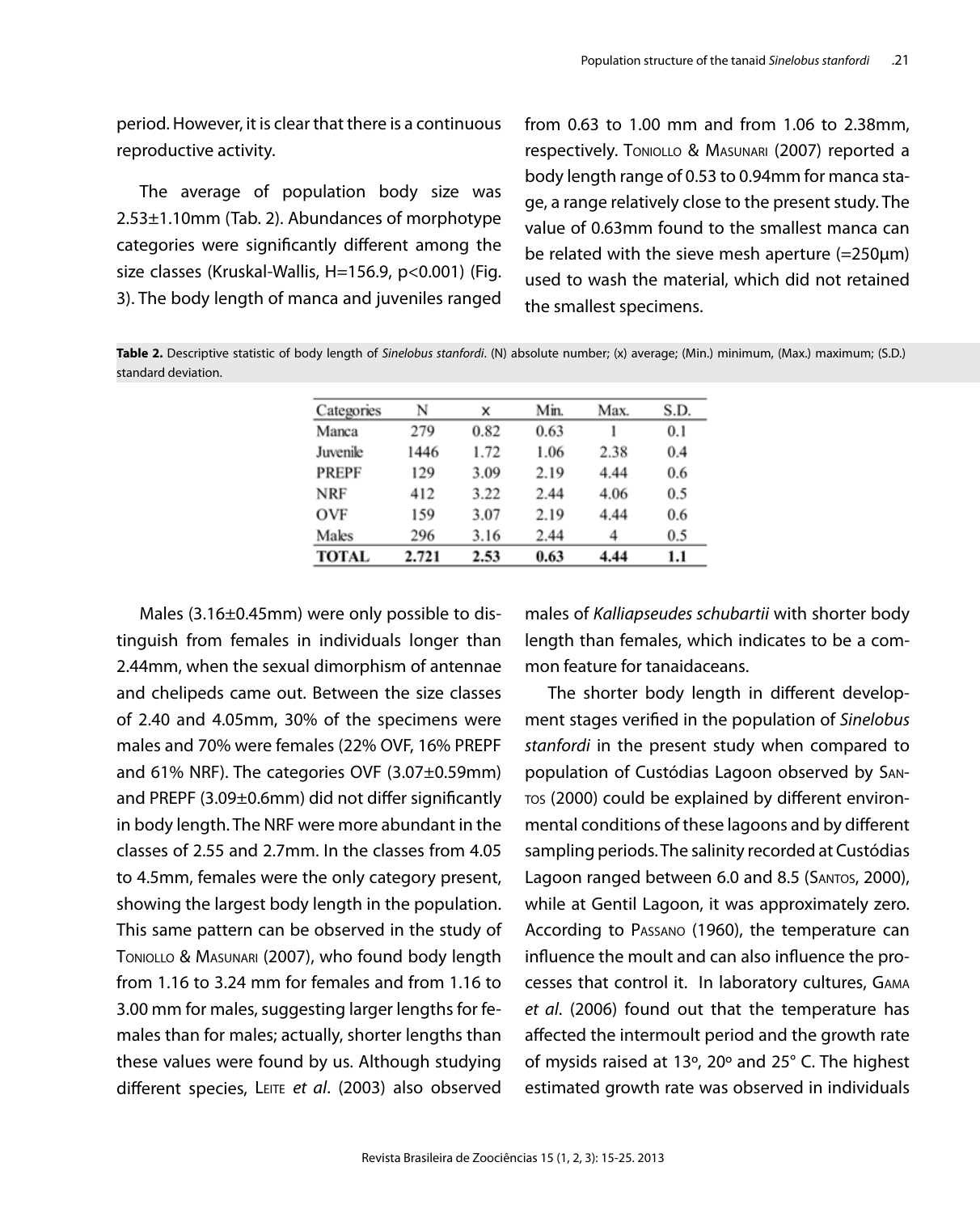created at 25° C, regardless the salinity concentration. Temperature and salinity are also able to cause changes in the metabolism of aquatic organisms, accelerating the growth and consequently altering the composition of length classes. In the present study, the substrate in which the specimens are found probably influenced the species development. The roots of *Eichhornia azurea* floating in the water column provide food supplies and most protection for preys.



**Figure 3.** Distribution of absolute frequency in the body length classes of *Sinelobus stanfordi* collected from October 2009 to January 2010 at Gentil Lagoon, RS.

*Sinelobus stanfordi* showed a population sex ratio skewed toward females (Tab. 3). Although the deviation from the expected proportion of 1:1  $(X^2=997.77, df=10, p<0.0001)$  may be explained by factors related to life cycles of each population (Wenner, 1972), it may also be attributed to the male reproductive behavior, which have to leave their tubes in the reproductive period to find a female tube, becoming vulnerable to biotic and abiotic factors, such as predation and range of temperature, among others (JOHNSON & ATTRAMADAL, 1982; BOROWSKY, 1983; Highsmith, 1983).

The predominance of females in some tanaidaceans could be related with the protogyny, e.g. *Leptochelia dubia* (Kroyer, 1842) which after reproductive period, the female changes her sex to male, trying to avoid the low frequency of males (Highs-MITH, 1983). However, as observed by TONIOLLO & MAsunari (2007) and in the present study, the absence of external evidences of protogyny, protandry, or hermaphroditism among native populations confirms that *S. stanfordi* is a gonochoristic species. Moreover, through morphological evidences, such as the presence of copulatory cones in juveniles which always become males and the sexual differentiation that happen in a gradual way in *S. stanfordi*, would be improbable the existence of protogyny or hermaphrodism in this species.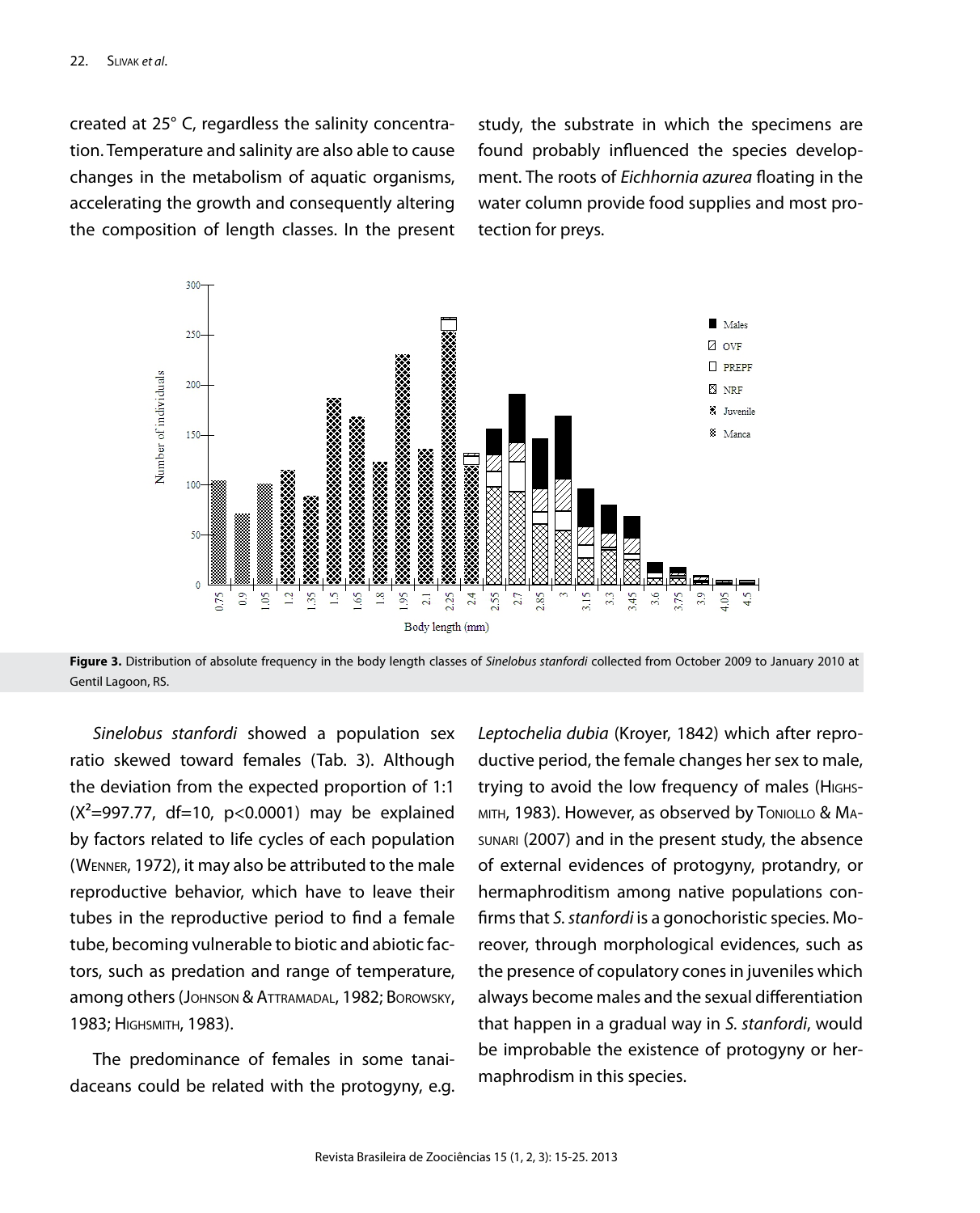| Samples               | Females | Males | F:M    |
|-----------------------|---------|-------|--------|
| $1st$ week            | 110     | 51    | 2.15:1 |
| $2nd$ week            | 55      | 17    | 3.23:1 |
| $3rd$ week            | 63      | 40    | 1.15:1 |
| $4^{\text{th}}$ week  | 62      | 32    | 1.93:1 |
| $5^{\text{th}}$ week  | 95      | 43    | 2.2:1  |
| $6^{th}$ week         | 37      | 47    | 0.8:1  |
| $7th$ week            | 63      | 17    | 3.7:1  |
| 8 <sup>th</sup> week  | 43      | 12    | 3.58:1 |
| 9 <sup>th</sup> week  | 67      | 18    | 3.72:1 |
| $10^{th}$ week        | 34      | 5     | 6.8:1  |
| $11^{\text{th}}$ week | 71      | 14    | 5.07:1 |
| <b>TOTAL</b>          | 700     | 296   | 3.11:1 |

**Table 3**. Sexual proportion in the population of *Sinelobus stanfordi* from Gentil Lagoon.

To a better understanding toward the biology and behavior of populations of *Sinelobus stanfordi*, more comprehensive studies about the reproductive strategies, fecundity, and life span of this species are necessary. These studies certainly will confirm if this species is suitable as bioindicator of anthropic action, as it has already been suggested by Ocon *et al*. (2008).

#### **Acknowledgements**

We are grateful to the Coastal, Limnological and Marine Studies Center (CECLIMAR) for the facilities; to the researchers from the Laboratory of Biology and Microscopic and the Laboratory of Chemistry Analyzes of CECLIMAR for the water analysis. To the marine biologist Felipe Dutra, and to the technician in aquaculture Osvaldo Stalbaum Machado, for helping us with the sampling procedures and to CAPES for grants and fellowships.

#### **References**

- Albertoni, E.F. & Würdig, N.L. 1996. Comunidade de ostrácodes associada às macrófitas aquáticas na Laguna do Gentil, Tramandaí, RS. **Acta Limnologica Brasiliensia 8**: 103-114.
- BEMVENUTI, C.E.; CATTANEO, S.A. & NETO, S.A. 1992. Características estruturais da macrofauna bentônica em dois pontos da região estuarial da Lagoa dos Patos, RS, Brasil. **Atlântica 4**: 5-28.
- Borowsky, B. 1983. Reproductive behavior of three tubebuiding peracarid crustaceans: the amphipods *Jassa falcate* and *Ampithoe valida* and the tanaid *Tanais cavolinii*. **Marine Biology 77**: 257-263.
- Fonseca, D.B & D'Incao, F. 2003. Growth and reproductive parameters of *Kalliapseudes schubartii* in the estuarine region of the Laguna dos Patos (Southern Brazil). **Journal of the Marine Biological Association of the UK 83**: 931-935.
- Gama, A.M.S.; Montú, M.A. & D'Incao, F. 2006. Ciclos de mudas e taxas de crescimento de *Metamysidopsis elongata atlântica* (Crustacea, Mysidacea) cultivado em diferentes temperatura e salinidade. **Iheringia, Ser. Zoologia 96** (1): 67-70
- Hammer, Ø.; Harper, D.A.T. & Ryan, P.D. 2001. PAST: Paleontological Statistics software for education and data analysis*.* Available at: **<http://palaeolectronica.org/2001\_1/past/issue1\_01.htm>.**  Accessed on: 03 Apr. 2012.
- Highsmith, R.C. 1983. Sex reversal and fighting behavior: coevolved phenomena in a tanaid crustacean. **Ecology 64** (4): 719-726.
- JOHNSON, S.B. & ATTRAMADAL, T.G. 1982. Reproductive behavior and larval development of *Tanais cavolini* (Crustacea: Tanaidacea*).* **Marine Biology 71**: 11-16.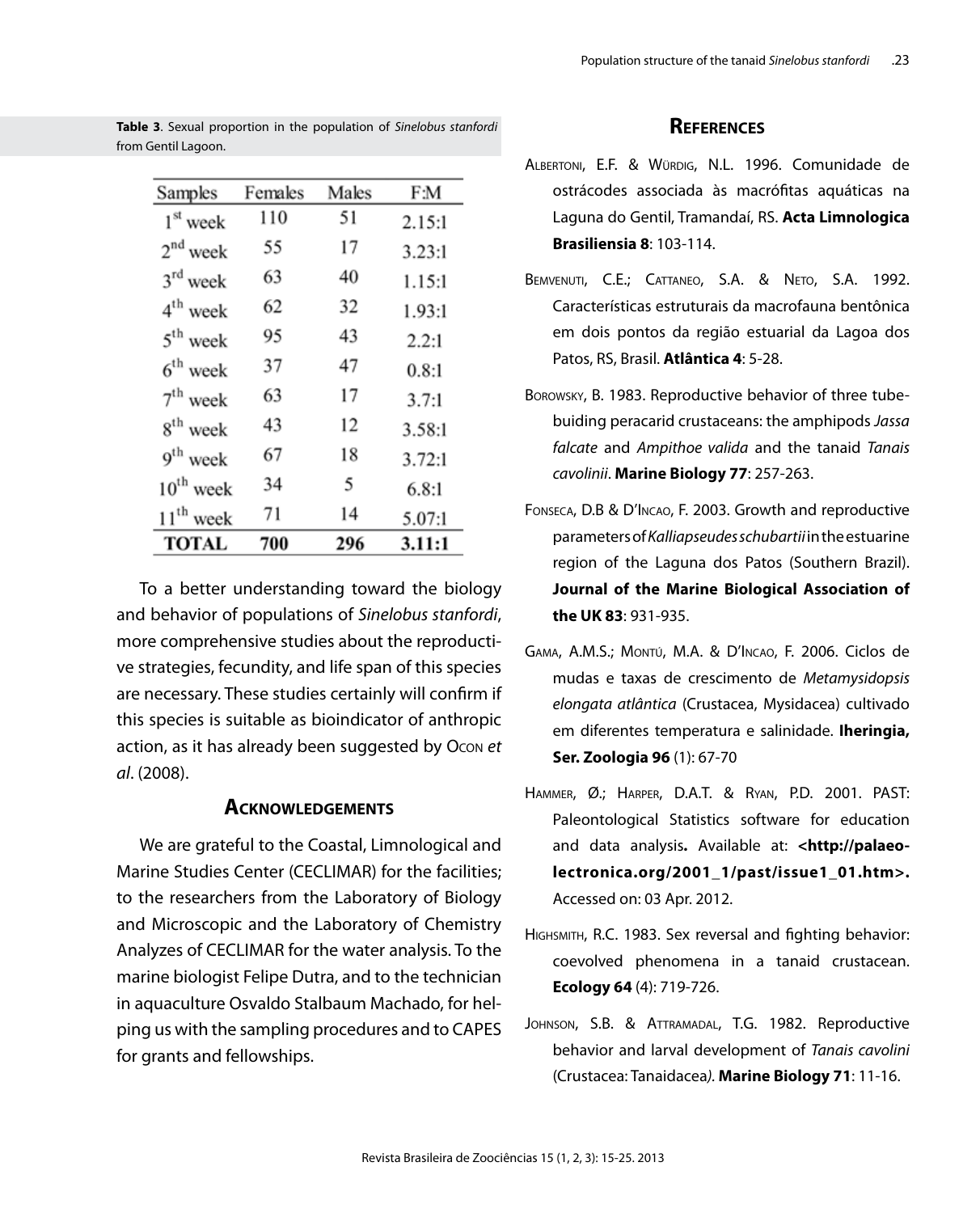- Kassuga, A.D. 2009. **Distribuição espacial dos juvenis do caranguejo-do-mangue,** *Ucides cordatus* **(Linnaeus, 1763) (Crustacea: Brachyura: Ucididae) e a fauna associada às galerias dos adultos nos manguezais de Cabaraquara, Baía de Guaratuba, Paraná, Brasil: Capitulo III Estrutura Populacional de** *Sinelobus stanfordi* **(Richardson, 1901) provenientes do manguezal do Rio Pinheiros, Baía de Guaratuba, Paraná**. Dissertação de Mestrado. Universidade Federal do Paraná. 89p.
- Larsen, K. 2002. Crustacea. An information retrieval system for crustaceans of the world. Tanaidacea: Families. Available at: <**http://www.crustacea.net/ crustace/tanaidacea/ index.htm>.** Acessed on: 27 Sept. 2009.
- LEITE, F.P.P. & LEITE, P.E.P. 1997. Desenvolvimento morfológico dos ovários de *Kalliapaseudes schubarti* Mañé-Garzon (Crustacea, Tanaidacea) do Canal de São Sebastião, SP, Brasil. **Revista Brasileira de Zoologia 14** (3): 675-683.
- LEITE, F.P.P.; TURRA, A. & SOUZA, E.C.F. 2003. Population biology and distribution of the tanaid *Kalliapseudes schubarti* Mañé-Garzon, 1949, in an intertidal flat in southeastern Brazil. **Brazilian Journal Biology 3**  (63): 469-479.
- Lewis, J.B. 1998. Occurrence and distribution of the tanaid crustacean *Leptochelia savignyi* on the calcareous hydrozoan *Millepora complanata*. **Bulletin of Marine Science 63** (3): 629-632.
- Ocon, C.S.; RODRIGUES CAPÍTULO, A. & PAGGI, A.C. 2008. Evaluation of zoobenthic assemblages and recovery following petroleum spill in a coastal area of Río de la Plata estuarine system, South America. **Environmental Pollution 156**: 82-89.
- Passano, L.M. 1960. Molting and its control, pp. 537-560. *In:*  Waterman T.H. (Ed.). **The Physiology of Crustacea.**  New York, Academic Press. 670p.
- Rosa Filho, J.S. & Bemvenuti, C.E. 1998. Caracterización de las comunidades macrobentónicas de fondos blandos en regiones estuarinas de Rio Grande do Sul (Brasil). **Thalassas 14**: 45-56.
- Rosa Filho, J. S.; Bemvenuti, C.E. & Elliott, M. 2004. Predicting biological parameters of estuarine macrobenthic assemblages using models based on environmental data (Southern Brazil estuaries). **Brazilian Archives of Biology and Technology 47** (1): 613-627.
- Santos, N.M. 2000. **Abundância sazonal e padrões de ocorrência de** *Sinelobus stanfordi* **(Richardson, 1901) (Malacostraca, Tanaidae) no Sistema Lagunar de Tramandaí, Rio Grande do Sul, Brasil.** Dissertação de Mestrado. Universidade Federal do Rio Grande do Sul. 53p.
- STRICKLAND, J.D.H. & PARSONS, T.R. 1972. A practical handbook of seawater analysis. **Bulletin Fisheries Research Board of Canada 167**: 1-205.
- Toniollo, V. & Masunari, S. 2007. Postmarsupial development of *Sinelobus stanfordi* (Richardson, 1901) (Tanaidacea: Tanaidae). **Nauplius 15** (1): 15-41.
- Wenner, A.W. 1972. Sex ratio as a function of size in marine Crustacea. **American Naturalist 106**: 321-350.
- Werner, V.R.; Sant'anna, C.L. & Azevedo, M.T. de P. 2008. *Cyanoaggregatum brasiliense* gen. et sp. nov., a new chroococcal Cianobacteria from Southern Brazil. **Revista Brasileira de Botânica 31** (3): 491- 497.
- WIEDENBRUG, S. 1995. Aspects of the spatial structure of the benthic macrofauna of Lake Emboaba, Rio Grande do Sul. **Chironomus, Newsletter of Chironomid Research 7**: 25-26.